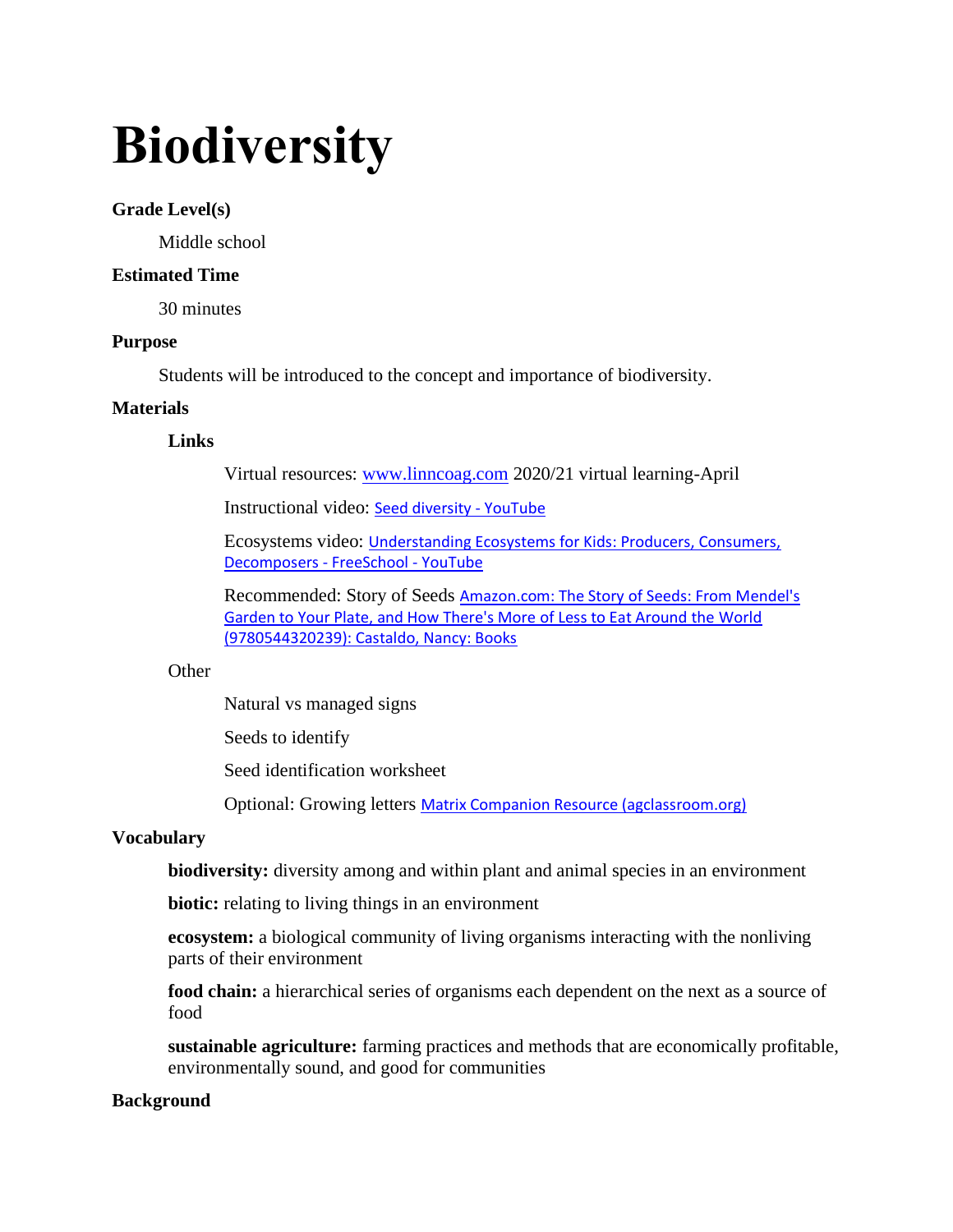An **ecosystem** is a biological community of **living** organisms interacting with the **nonliving** parts of their environment. There are two main components of an ecosystem. The **biotic** factor is made up of living organisms like plants, animals, fungi, and bacteria. The **abiotic** factor is made up of nonliving components like soil, weather, water, and rocks.

Natural ecosystems consist of many species of plants and animals while managed ecosystems have fewer species that are selected by humans and are limited in diversity. Natural ecosystems are self-sustaining as opposed to managed ecosystems that require the assistance of humans. Humans control many of the interactions in an agricultural ecosystem, including soil condition, soil erosion, water quality, and animal habitats. While sunlight is the energy source for both natural and managed ecosystems, managed systems may supply additional fertilizer and nutrients to the soil. Food chains in a natural system are more complex than in a managed system.

There are many techniques farmers can use to protect agricultural ecosystems, including managing water wisely; building and maintaining healthy soil; minimizing air, water, and climate pollution; and promoting **biodiversity**. **Sustainable agriculture** refers to farming practices and methods that are economically profitable, environmentally sound, and good for communities. Sustainable farming practices include rotating crops, planting cover crops, reducing or eliminating tillage, applying integrated pest management (IPM), integrating livestock and crops, adopting agroforestry practices, and managing whole systems and landscapes.

#### **Interest Approach – Engagement**

What is an ecosystem and why is it important? Watch Understanding Ecosystems for Kids: [Producers, Consumers, Decomposers -](https://www.youtube.com/watch?v=bJEToQ49Yjc) FreeSchool - YouTube

Lead a discussion about ecosystems. Include the following points in the discussion:

- Ecosystems are communities of living things interacting with the nonliving things in their environment.
- The nonliving parts of an ecosystem include sunlight, temperature, air, weather, water, rocks, and soil.
- The living parts of an ecosystem are the plants and animals living in it. There are three main types of living things in an ecosystem—producers, consumers, and decomposers.
- Producers make their own food typically through the process of photosynthesis.
- All animals are consumers that rely on producers and/or other consumers for food.
- Decomposers consume dead plants and animals and break them down into nutrients that are released into the soil. The nutrients are used by plants to help them grow.
- We can protect ecosystems by cleaning up trash, planting trees, conserving water, and electricity, and creating habitats for wild animals.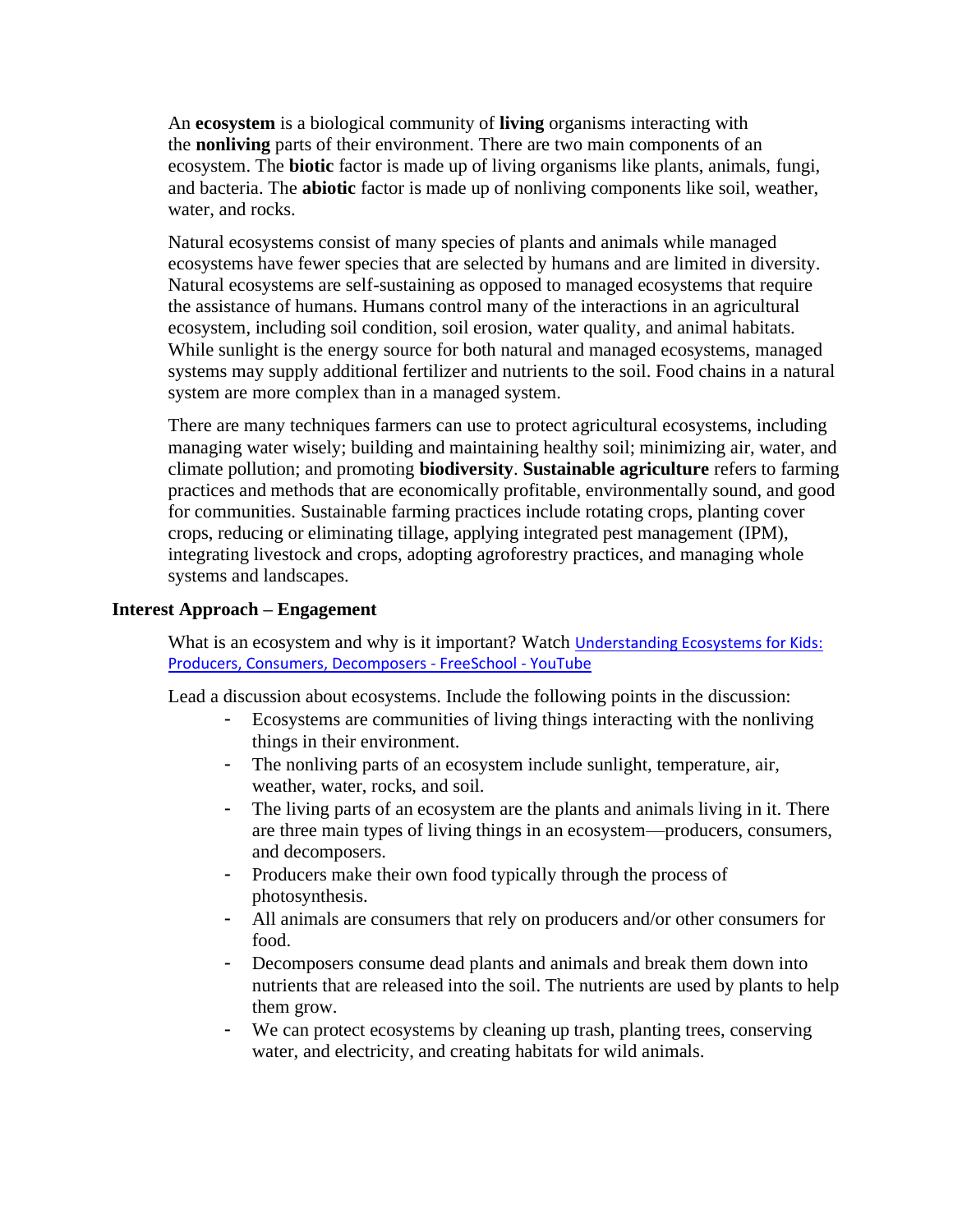## **Procedures**

- 1. Watch the instructional video
- 2. Prior to this activity, place one of the *Four Corners Signs* into each corner of the classroom.
- 3. Show the students the *Definition Signs*. Ask them to match the words with the definitions. Match the words and definitions together on the board:
	- a. natural: existing in or caused by nature; not made or caused by humankind
	- b. manage: to take charge or care of
- 4. Provide each student with an *Ecosystem Card.* Ask the students to determine the corner in which their card fits—Natural Ecosystems, Managed Ecosystems, Both Natural and Managed Ecosystems, or Neither Natural nor Managed Ecosystems—and move to stand in that corner.
- 5. Have each student share with the class why their card fits with the corner they chose.
- 6. Discuss the differences between natural and managed ecosystems. Include the following points in the discussion:
	- a. Natural ecosystems consist of many species of plants and animals. Species in managed ecosystems are selected by humans and limited in diversity.
	- b. Natural ecosystems are self-sustaining. Managed ecosystems require the assistance of humans.
	- c. Humans control many of the interactions in a managed ecosystem, including soil condition, soil erosion, water quality, and animal habitats.
	- d. While sunlight is the energy source for both natural and managed ecosystems, managed systems may supply additional fertilizer and nutrients to the soil.
	- e. Food chains in a natural system are more complex than in a managed system.
- 7. Ask students to discuss the importance of the diversity in natural ecosystems. How do we make our managed ecosystems like farms more diverse? How do we mimic natural ecosystems? Seeds play a large role in increasing diversity! Farmers will often follow crop rotations. This helps increase diversity in the soil.
- 8. What crops do we primarily grow here in Iowa? What do those crops provide us?
	- Field corn is used in over 4000 different products including corn starch, corn tortillas, and corn syrup. Field corn is also fed to livestock and made into ethanol (fuel).
	- Soybeans are fed to livestock, made into biodiesel, and made into products we eat and use every day like soymilk, tofu, vegetable oil, crayons, candles, car seats, etc.
- 9. Distribute the seed samples and seed identification worksheet. Explain to the students that they will be learning about common seeds grown here in Iowa. Investigating similarities and difference.
- 10. Review
- 11. Optional fun activity: growing letter (supplies: seeds, paper, glue and water) Matrix [Companion Resource \(agclassroom.org\)](https://www.agclassroom.org/matrix/resource/70/)

# **Organization Affiliation**

National Ag in the Classroom and Morgan Hibbs with Linn County Farm Bureau